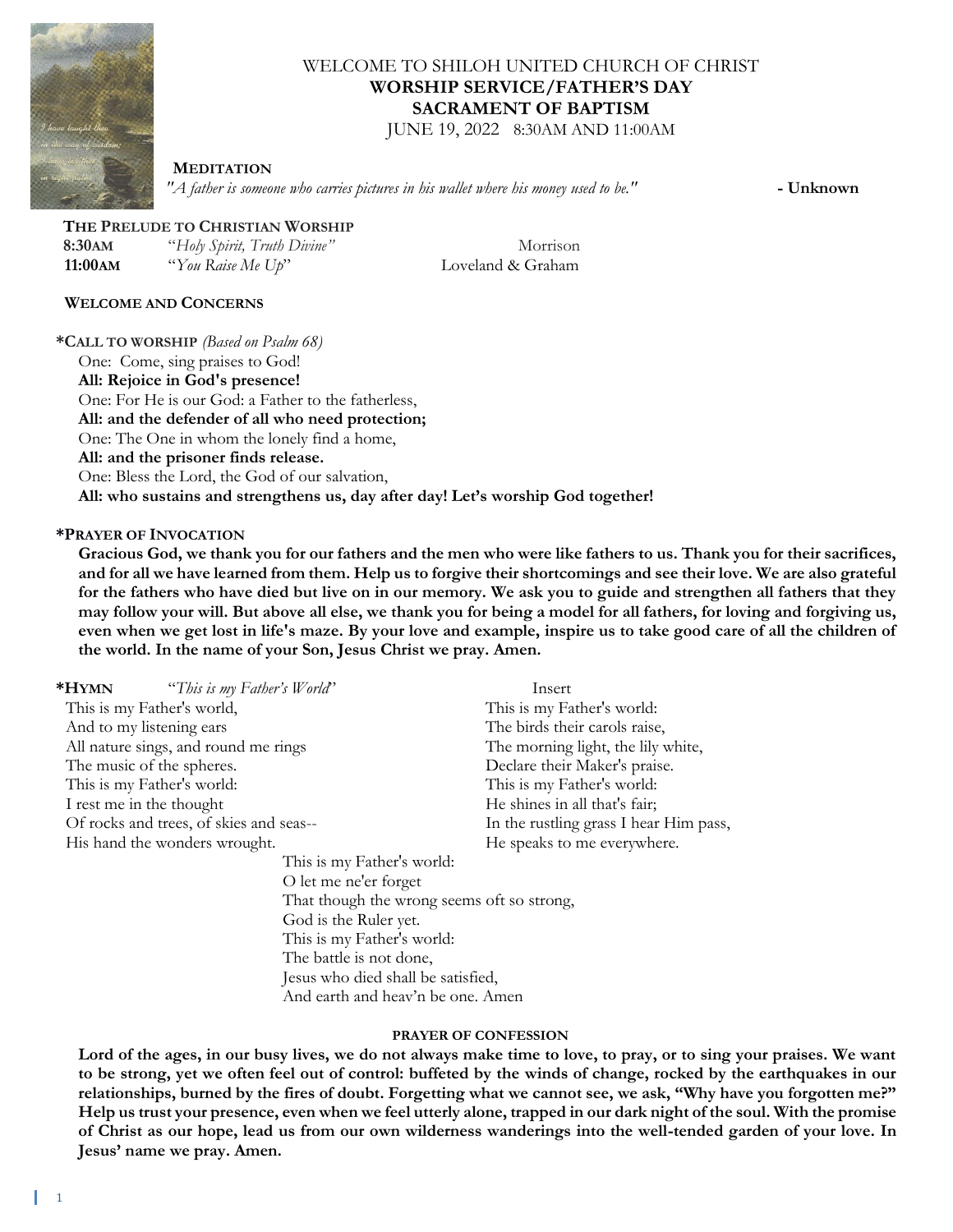#### **WORDS OF ASSURANCE**

The steadfast love of God is with you— yesterday, today, and tomorrow. Whether you turn away or doubt, whether you follow timidly or joyfully, you are loved and forgiven in Christ.

### **EXCHANGING THE PEACE OF CHRIST (***Please wave to one another***)**

*May you know the peace of Christ in the midst of suffering. May you feel the hope of the Holy Spirit in the midst of sorrow. And may you touch the love of God in the midst of pain. Feel God's love blowing through your life, as you turn to one another and pass the peace of Christ.*

The peace of God be with you. **And also with you.**

### **8:30AM SACRAMENT OF BAPTISM** See Insert  **CEDRIC RICHARD SIMPSON**

#### **11:00AM CHILDREN'S SERMON**

*All children (including infants) and youth who desire to come forward for the Children's Sermon are welcomed and encouraged to do so. Parent's/caregivers are welcome to accompany their child during the children's message.*

| *HYMN | "Child of Blessing, Child of Promise" | #325                                  |
|-------|---------------------------------------|---------------------------------------|
|       | Child of blessing, child of promise,  | Child of love, our love's expression, |
|       | baptized with the Spirit's sign;      | love's creation, loved indeed!        |
|       | With this water God has sealed you    | Fresh from God, refresh our spirits,  |
|       | unto love and grace divine.           | into joy and laughter healed.         |
|       | Child of joy, our dearest treasure,   | Child of God your loving parent,      |
|       | God's you are, from God you came.     | learn to know whose child you are.    |
|       | Back to God we humbly give you;       | Grow to laugh and sing and worship,   |
|       | live as one who bears Christ's name.  | trust and love God more than all.     |

#### **WITNESS TO OUR SACRED STORY**

First Reading: Psalm 22:19-28; Second Reading: Galatians 3:23-29

## **PIANO SOLO BY JESSIE SECHRIEST**

 **8:30AM & 11:00AM** "*Heaven Came Down and Glory Filled My Soul*" Peterson

Third Reading: Proverbs 8:1-4, 22-31

You and you only are first in my heart Great God, my treasure, may we never part

| <b>SERMON</b>                              | "Wise Men"                                       |
|--------------------------------------------|--------------------------------------------------|
| $*$ HYMN<br>"Be Now My vision"             | #451                                             |
| Be now my vision, O God of my heart        | Be now my wisdom, and be my true word            |
| Nothing surpasses the love you impart      | Ever within me, my soul is assured               |
| You my best thought, by day or by night    | Mother and Father, you are both to me            |
| Waking or sleeping, your presence my light | Now and forever, your child I will be.           |
| Riches I need not, nor life's empty praise | Sovereign of heaven, my victory won              |
| You, my inheritance, now and always        | May I reach heaven's joys, O bright heaven's Sun |

#### **PASTORAL PRAYER**

#### **SILENT PRAYER**

#### **THE LORD'S PRAYER**

**Our Father, who art in heaven, hallowed be thy name. Thy kingdom come. Thy will be done, on earth as it is in heaven. Give us this day our daily bread. And forgive us our sins, as we forgive those who sin against us. And lead us not into temptation, but deliver us from evil. For thine is the kingdom, and the power, and the glory forever. Amen.**

Heart of my own heart, whatever befall

Still be my vision, O ruler of all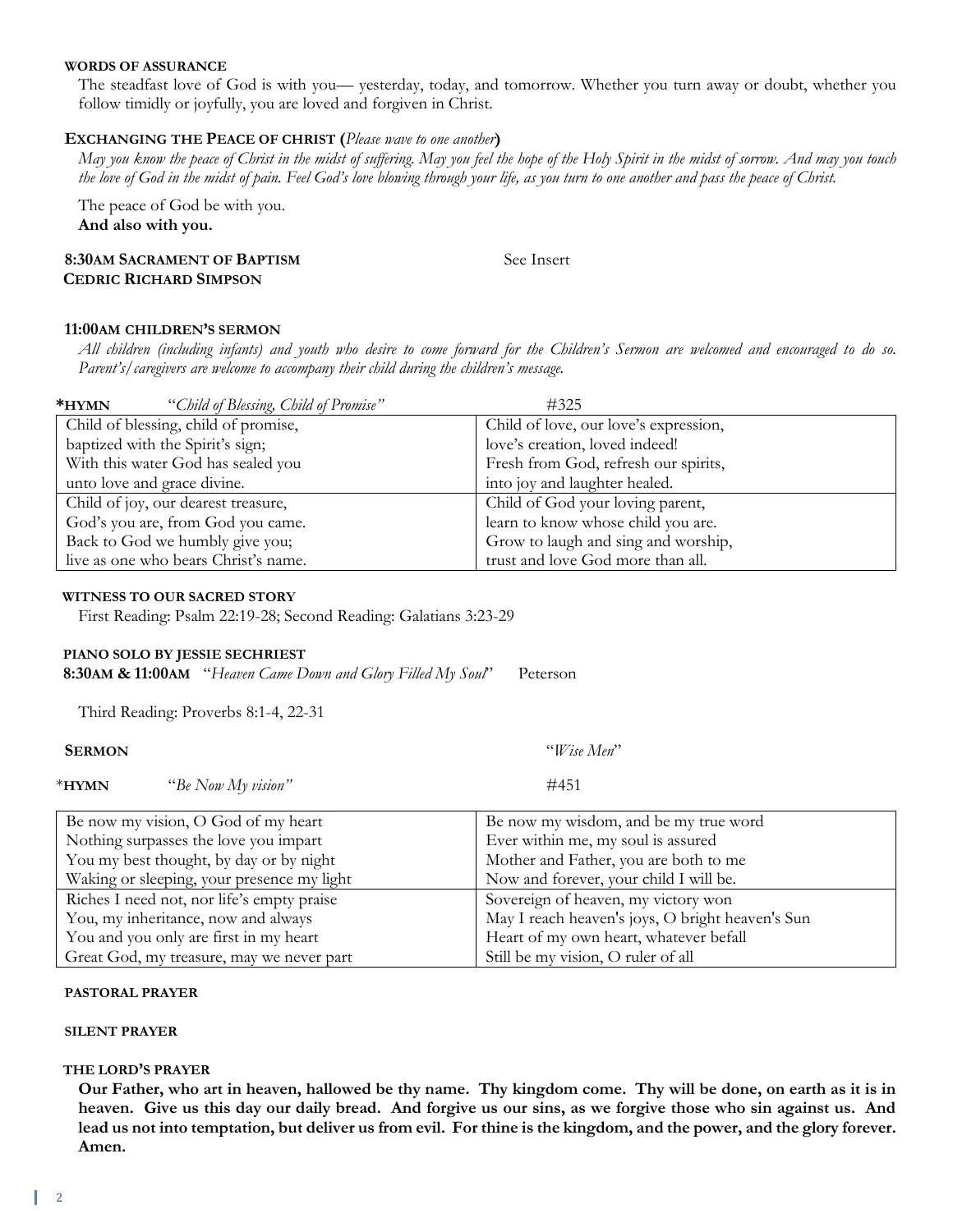#### **PRESENTING OUR TITHES AND OFFERINGS BEFORE GOD**

### **INVITATION TO THE OFFERING**

Through holy wisdom, God has made the world as a rich dwelling place, giving us dominion over the created order. As God is mindful of us and of our needs, let us now be mindful of our obligation to be good stewards, through our generosity and responsibility for God's gifts.

**\*OFFERTORY RESPONSE** "Doxology" # 778 **Praise God from whom all blessings flow; Praise God, all creatures here below; Praise God for all that love has done; Creator, Christ, and Spirit, One. Amen.**

### **\*PRAYER OF DEDICATION**

**We give thanks, O God, for all that you have given us. Pour out your blessing on these tithes and offerings, that they might be a source of blessing in our church, in our community, and in our world. Through this act of sharing, may we counter fear with hope and transform scarcity through generosity. We offer this prayer in the name of the Creator, the Christ and the Holy Spirit. Amen.**

| "Faith of our Fathers"<br>*CLOSING HYMN | Insert                                     |                                          |
|-----------------------------------------|--------------------------------------------|------------------------------------------|
| Faith of our fathers, living still,     | Faith of our fathers! We ill strive        | Faith of our fathers, we will love       |
| In spite of dungeon, fire, and sword;   | To win all nations unto the,               | Both friend and foe in all our strife,   |
| Oh, how our hearts beat high with joy   | And through the truth that comes from God, | And preach thee, too, as love knows how, |
| Whene'er we hear that glorious word.    | Mankind shall then be truly free.          | By kindly words and virtuous life.       |
| Faith of our fathers, holy faith,       | Faith of our fathers, holy faith,          | Faith of our fathers, holy faith,        |
| We will be true to thee till death!     | We will be true to thee till death!        | We will be true to thee till death!      |
|                                         |                                            |                                          |

### **BENEDICTION**

One: May God our Creator who crowns each of us with beauty and honor,

Christ Jesus who shows us the Way, And the Holy Spirit who gives us light and life, go with you and fill you with strength, hope, and love.

**All: Thanks be to God! Amen.**

### **POSTLUDE**

| 8:30am  | "God Reigns Over All The Earth" | Krug         |
|---------|---------------------------------|--------------|
| 11:00AM | "Faith of Our Fathers"          | D.H. Hegarty |

## **WE ARE DELIGHTED THAT YOU JOINED US FOR WORSHIP TODAY!**

- ➢ **THE ALTAR FLOWERS** are presented to the glory of God and in celebration of our 55th Wedding Anniversary and in honor of my aunt, Arlene Myers, by Beverly and Milton Hoak.
- ➢ **THE BULLETINS** are dedicated to the glory of God and in celebration of the baptism of Cedric Simpson and to bless all Fathers on this day by the Kozuch/Simpson families.
- ➢ **LITURGIST**: **8:30AM**: Brian Curren, **11:00AM**: Mary Reiber
- ➢ **USHERS**: **8:30AM:** Don & Jeanie Bentzel, **11:00AM:** Volunteer
- ➢ **GREETERS**: **8:30AM:** Jay & Joyce Mummert, **11:00AM:** Bob & Debbie Myers
- ➢ **NURSERY DUTY**: **8:30AM:** Carol Burns, **11:00AM** Volunteer
- ➢ **MUSIC: Sandy Bamberger, Joan Hamme & Jessie Sechriest**
- ➢ **VIDEO TEAM**: Lew Wallace, Sallie Hagerman, Dani Bentzel, Reen Bentzel, Matt Hildebrecht, Jaron Flickinger

### **WE WOULD LIKE TO THANK ALL OF THE VOLUNTEERS AND MUSICIANS FOR PROVIDING THE WORSHIP MUSIC THIS SUNDAY!**



We have received a request for transportation assistance to the 11:00AM service from a resident of Normandie Ridge. Mr Joseph does not have any special needs, such as a wheel chair etc, but he does not drive. If you can provide this transportation assistance, please contact the church office to coordinate with Mr Joseph. Thank you.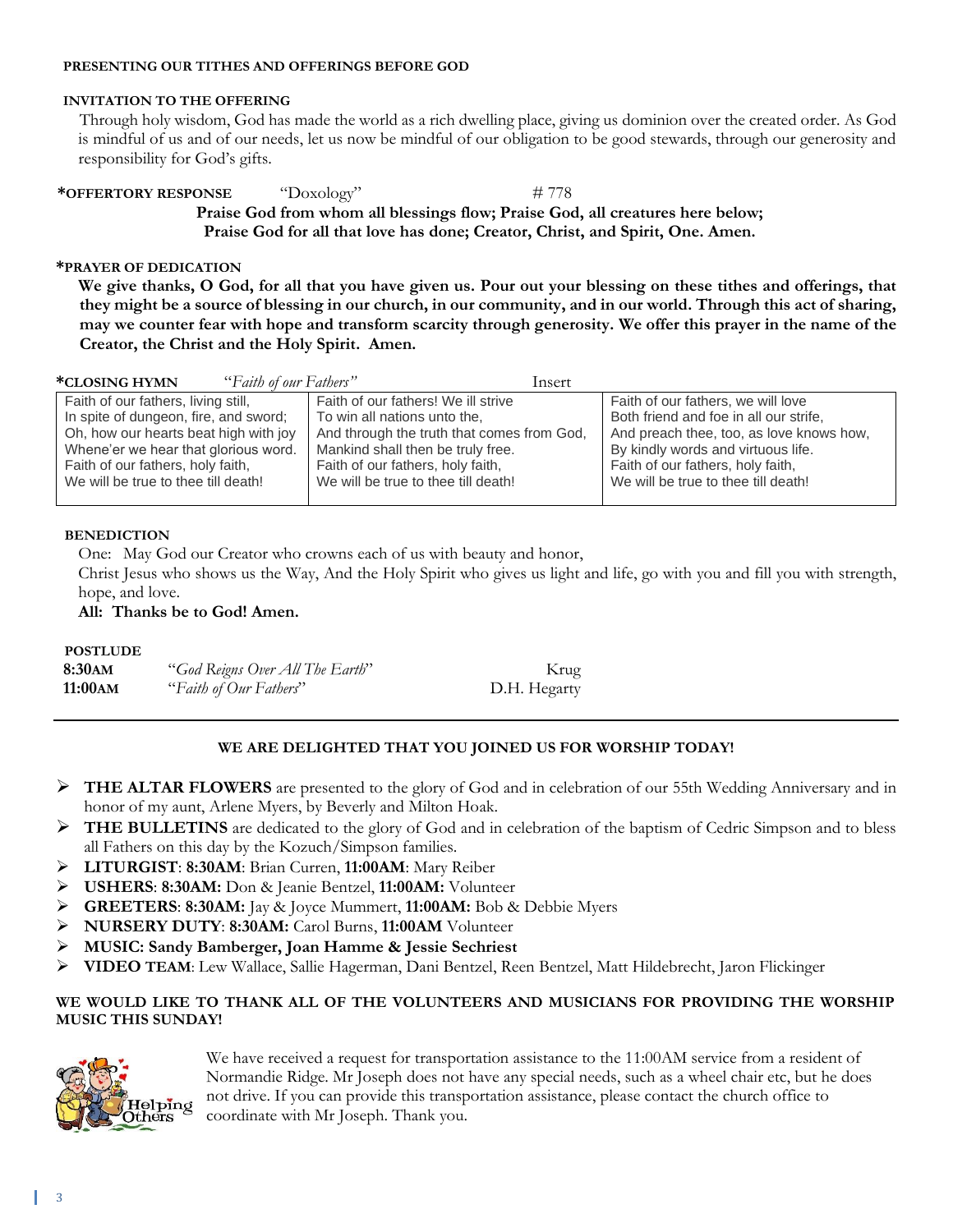Please contact the office if you're interested in **sponsoring bulletins**. The cost is \$20 and may be placed in your regular offering envelope. Please call the church office **2 weeks prior** your desired date to have your "Special" wording placed in the bulletin.

### **PRAYERS FOR THE WEEK:**

Dear God, as we rise to meet each new day, please let us be filled with Your Spirit. Wherever we go, let us spread love, joy, peace, goodness, and faithfulness. Let us desire to become more like you and to worship you in all we do. Help us desire these things so much more than the sin that entices us. Thank you for always going before us. In Jesus' Name. Amen. (Dr. Charles Stanley)

### **Evening Prayer**

**Morning Prayer**

Holy Spirit, please encircle me, come hold me safe and secure. Wrap my mind up with your truth. Guide my thoughts and calm my fears. Steady my emotions, Gracious God, guide my feelings that I may not be overcome by upset. Sustain my soul, with vision for the future, and hope for tomorrow. I need you every hour… In Jesus' name I pray. Amen. (Unknown writer)

### **PRAYERS FOR OUR COMMUNITY OF FAITH**

Chuck and Sandy Baboian, Julene Bechtel, Jim Sr. and Rosemary Bentzel, Rosabel Bentzel, Uble & Nan Frost, Mark Garber, Linda Glass, Bev Kirk, Donna Krone, Dottie Limbert, Catherine Lochman, Marguerite Lochman, Arlene Myers, Joanne Overmiller, Randy Reisinger, Donna Robertson, Charlotte Rohrbaugh, Cedric Simpson, Sue Trimble, Stewart Wagner, Elva Winter

# **THOSE WHO GRIEVE FOR THEIR LOVED ONES**

The Reiber Family, The Goodling Family, The Bupp Family, The Landis/Burns Family, The Harman Family

The adult summer Sunday School is a series of faith lessons by Ray Vander Laan. Everyone is invited to attend these lessons in room **100 on Sunday's from 9:45am-10:45am.** The lessons will be held through **September 4 in place of the Wired Word in June, July and August only**. Ray Fox will be presenting the sessions.

Vacation Bible School is BACK! We will have VBS from **Sunday July 17th through Wednesday July 20th, from 6PM to 8PM.** This year we can only have 30 participants since that is the number of supplies we bought 2 years ago for this 2020 VBS. The theme is "Rocky Railway, Jesus' Power Pulls Us Through". Registration forms will be in the church office, so sign up early to reserve your child or grandchild's spot!

**CREW XI** will be going to **Costa Rica in January 2023**. The team will leave **Thursday January 19th and**  SSION REEDS **return on Saturday January 28th**. The trip is a wonderful ministry and a great experience for everyone. Our work projects will depend on the makeup of the group, but we will be painting the church and teaching Vacation Bible School. If you are interested in joining CREW XI or have any questions please contact Marsha Reiber at 717-512-3044 or mreiber20@gmail.com.

**Hoffman Homes for Youth** provides comprehensive psychiatric care, treatment, and education to emotionally and behaviorally troubled children and their families. The children placed at Hoffman are considered very high risk. The therapy programs at Hoffman offer help for the children to express and build self-confidence. The purpose of the **Friends of Hoffman Homes** has been to acquaint supporters within the churches with the mission of Hoffman Homes for Youth, and also to educate supporters on the unique programs of HHY offers to the children in care. The Friends group has membership drives each year to help with the extras for the

children. You can help to support them with a donation of \$5.00 or more. Funds will be collected during the **month of June** and can be given to Carolyn Poff. Any checks should be made out to **Hoffman Homes for Youth. Thank you for your support.**

**OFFERING** is continually being collected for our missionaries, **Sally Jane and Crosby Johnson**.

Remember

**Missionaries**